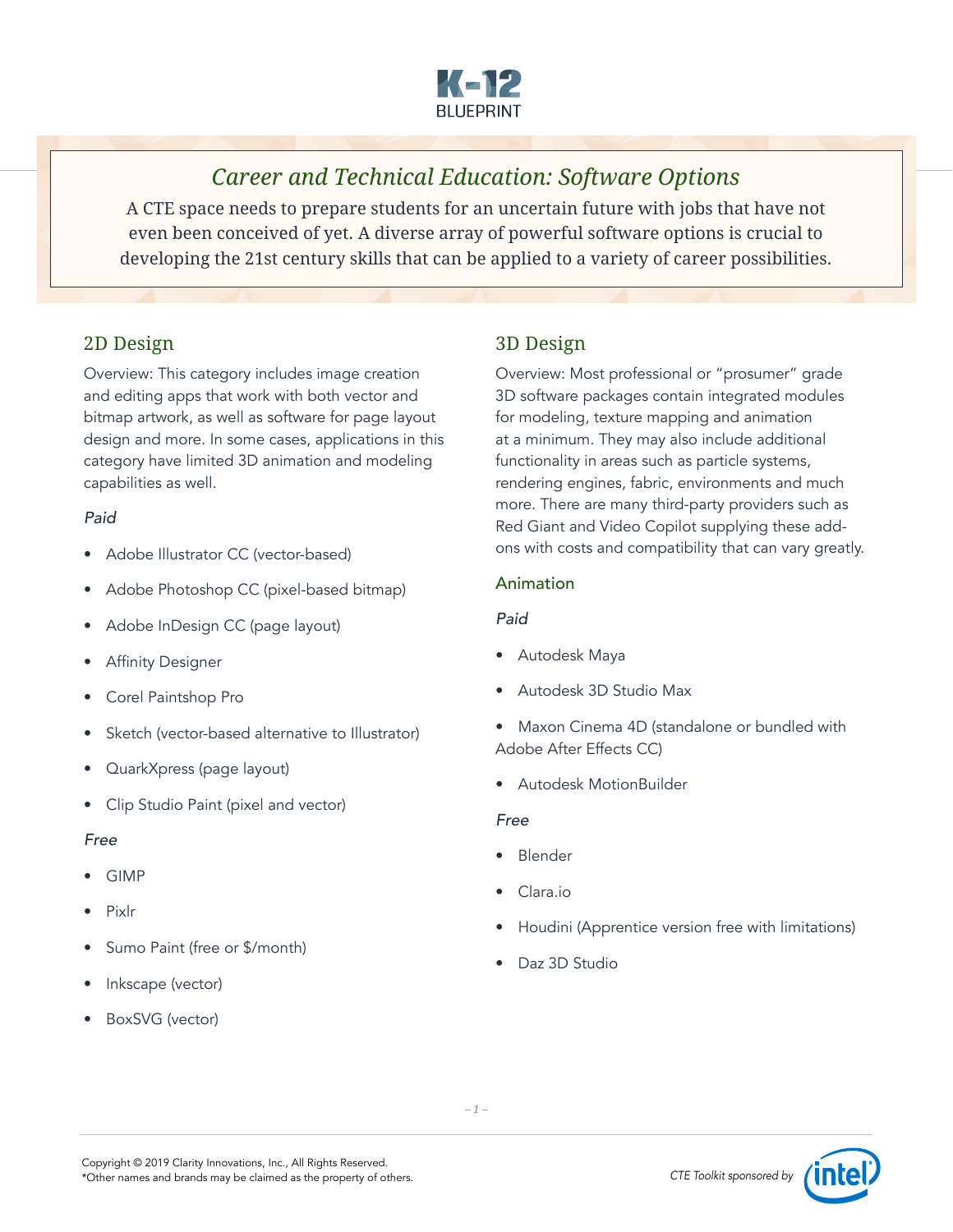### Modeling and Texture Mapping (for 3D printing, Computer Numerical Control (CNC) machines, laser cutters)

#### *Paid*

- Autodesk Maya
- Autodesk 3D Studio Max
- Maxon Cinema 4D (bundled free with Adobe After Effects)
- Pixologic ZBrush
- Autodesk Mudbox (digital sculpting and painting)
- Rhino 3D

### *Free*

- Blender
- Sketchup (free to \$299/year)
- Daz 3D Studio

## 2D Motion Graphics

• Overview: This Visual Effects (VFX) category is commonly seen in openers for TV, film and presentation video projects. It can sometimes incorporate 3D or faux 3D elements as well. Resulting files are commonly incorporated as part of larger video or film projects.

### *Paid*

- Adobe After Effects CC (vector-based)
- Maxon's Cinema 4D (standalone app or with Adobe After Effects)
- SideFX Houdini (commercial and free Apprentice versions)
- Adobe Animate CC (pixel-based bitmap)
- ToonBoom Harmony (2D animation and storyboarding)

### *Free*

- Black Magic Design's Fusion
- Blender
- Pencil 2D

## CAD/CAM

Overview: Computer Aided Design (CAD) and Computer Aided Manufacturing (CAM) is a broad category encompassing product design, architecture, interior design and other disciplines. These apps can often export to standard Stereolithography File Format (STL) for 3D printing.

### *Paid*

- Autodesk AutoCAD
- Autodesk Inventor
- Solidworks by Dassault Systèmes
- Catia Dassault Systèmes
- Creo
- Fusion 360
- Rhino

- FreeCAD
- **TinkerCAD**
- BlocksCAD
- OpenSCAD

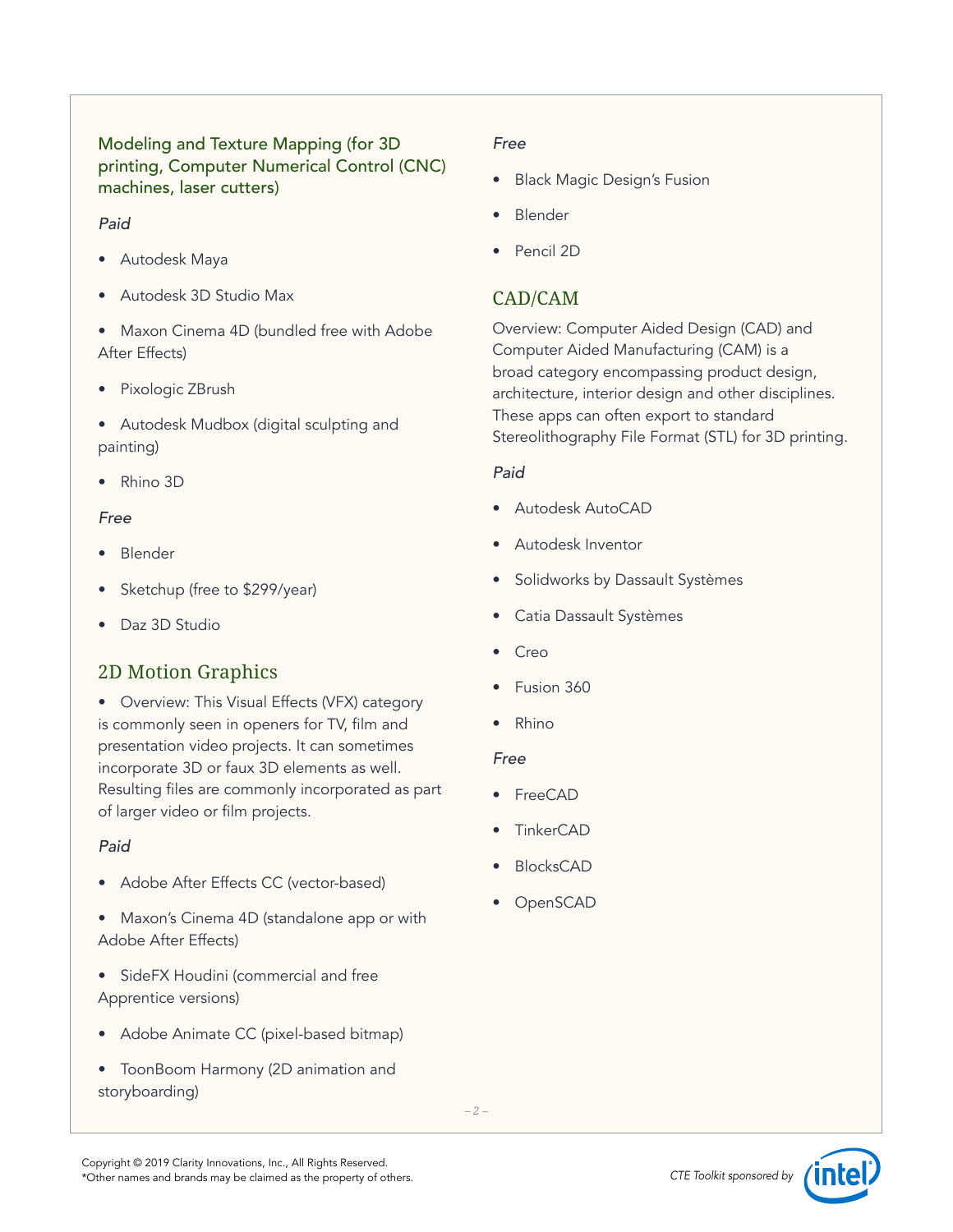## Photography

Overview: Photo editing software allows users to optimize and work with a wide range of image files and formats. These apps usually include a number of built-in tools for creative image manipulation and compositing.

#### *Paid*

- Adobe Lightroom CC
- Adobe Photoshop CC
- Luminar
- DXO Photo Lab (includes former Nik Collection)
- Affinity Photo
- ON1 Photo Raw
- Capture One Pro

#### *Free*

- PhotoLemur (free with watermark or paid)
- Raw Therapee
- Dark Table

## Sound Editing

Overview: Software apps in this category are capable of both editing and optimizing audio files. This includes voiceover narration, music and sound effects. The end result is sometimes a pure audio file used in podcasts or book narration, but equally often are composited into video or film.

### *Paid*

- **Adobe Audition CC**
- Steinberg CuBase Pro
- Reaper
- Avid Pro Tools

#### *Free*

• Audacity

## Video Editing

• Overview: Software apps in this category allow users to edit various kinds of video and still imagery together with sound files in order to create a variety of end products. These include everything from YouTube Vlogs to broadcast commercials to featurelength films.

#### *Paid*

- Adobe Premiere CC
- Adobe Premiere Rush
- Final Cut Pro X
- Vegas Pro 15
- Avid Media Composer
- Corel Video Studio Ultimate

- DaVinci Resolve
- Lightworks (free and paid versions)
- **Shotcut**
- Movie Maker
- iMovie (Mac)